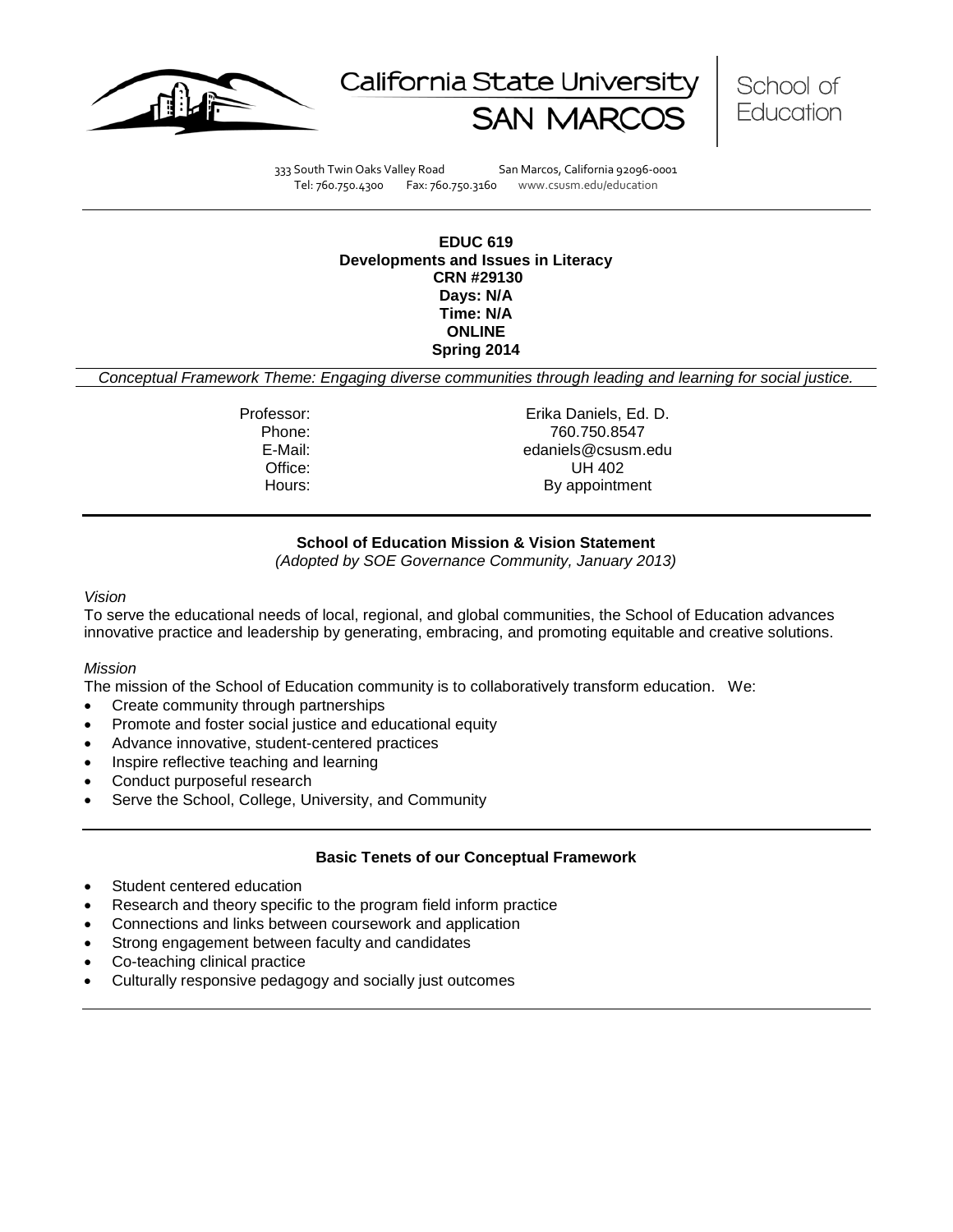# **COURSE DESCRIPTION**

An exploration of developing issues in the field of literacy and its instruction.

Daniels: This course is designed for teachers interested in conducting teacher research in their classrooms. Its goal is to create a community of practice for teachers-as-researchers who can reflect on, investigate, understand, and share their craft, students, and classrooms with colleagues. At the outset of this course, participants will decide on questions about their teaching practices that they will research throughout the academic year. They will personally situate their questions in their classrooms, their practitioner experience and the field of teacher research; they will also discover what fellow researchers have learned about their questions. They will collect multiple forms of data in their classrooms, analyze and interpret this information, and present their findings and uncertainties to their research community. Students will prepare a paper narrating, explaining, and summarizing their classroom research, thereby generating teacher knowledge.

# **Course Objectives**

Through this course, participants will become better able to:

- Craft inquiry questions pertinent to important issues in their work
- Reflect on, interrogate, and discuss their practices, students, and classrooms
- Design procedures for collecting different forms of data
- Interpret collected data for utility and validity
- Investigate and evaluate existing teacher and university research
- Produce and present a polished teacher-research paper
- Engage in the discourse of their teacher-as-researcher community
- Collaborate with their peers in inquiring into their practice
- Understand the role that teacher research can have in professional development and in improving schools
- Exemplify the inquiry stance of lifelong reflective teachers

# **Required Texts**

- Shagoury, R., and Power, B. (2012). *Living the Questions, 2nd Edition*. Portland, ME: Stenhouse Publishers.
- A professional text of your choice that is focused on your content area or a aspect of your practice on which you are currently focusing
- Research articles that you will find according to the course topics listed in the schedule below

# **GENERAL CONSIDERATIONS**

# **Assessment of Professional Dispositions**

Assessing a candidate's dispositions within a professional preparation program is recognition that teaching and working with learners of all ages requires not only specific content knowledge and pedagogical skills, but positive attitudes about multiple dimensions of the profession. The School of Education has identified six dispositions – social justice and equity, collaboration, critical thinking, professional ethics, reflective teaching and learning, and life-long learning—and developed an assessment rubric. For each dispositional element, there are three levels of performance - *unacceptable*, *initial target*, and *advanced target*. The description and rubric for the three levels of performance offer measurable behaviors and examples.

The assessment is designed to provide candidates with ongoing feedback for their growth in professional dispositions and includes a self-assessment by the candidate. The dispositions and rubric are presented, explained and assessed in one or more designated courses in each program as well as in clinical practice. Based upon assessment feedback candidates will compose a reflection that becomes part of the candidate's Teaching Performance Expectation portfolio. Candidates are expected to meet the level of *initial target* during the program.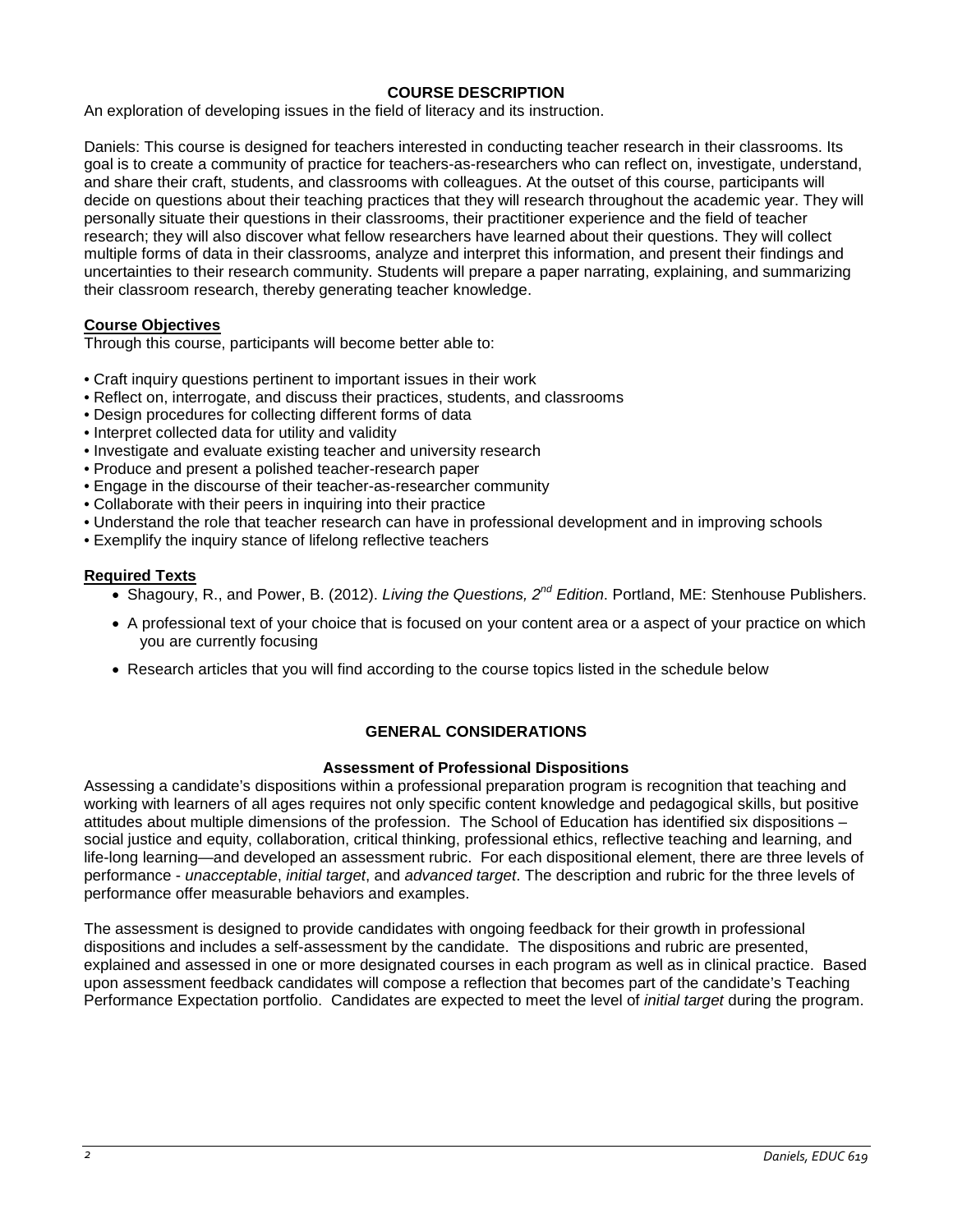# **School of Education Attendance Policy**

Due to the dynamic and interactive nature of courses in the School of Education, all candidates are expected to attend all classes and participate actively. At a minimum, candidates must attend more than 80% of class time, or s/he may not receive a passing grade for the course at the discretion of the instructor. Individual instructors may adopt more stringent attendance requirements. Should the candidate have extenuating circumstances, s/he should contact the instructor as soon as possible. *(Adopted by the COE Governance Community, December, 1997).*

*For EDUC 619, participation in each module's activities counts as weekly attendance. These activities are considered "participation" or "attendance" and are separate from the major course assignments.*

### **Students with Disabilities Requiring Reasonable Accommodations**

Candidates with disabilities who require reasonable accommodations must be approved for services by providing appropriate and recent documentation to the Office of Disable Student Services (DSS). This office is located in Craven Hall 4300, and can be contacted by phone at (760) 750-4905, or TTY (760) 750-4909. Candidates authorized by DSS to receive reasonable accommodations should meet with their instructor during office hours or, in order to ensure confidentiality, in a more private setting.

#### **All University Writing Requirement**

Every course at CSUSM must have a writing requirement of at least 2500 words. The requirement is met for EDUC 619 through participation in discussion forums and completion of the course assignments.

#### **CSUSM Academic Honesty Policy**

"Students will be expected to adhere to standards of academic honesty and integrity, as outlined in the Student Academic Honesty Policy. All written work and oral presentation assignments must be original work. All ideas/materials that are borrowed from other sources must have appropriate references to the original sources. Any quoted material should give credit to the source and be punctuated with quotation marks.

Students are responsible for honest completion of their work including examinations. There will be no tolerance for infractions. If you believe there has been an infraction by someone in the class, please bring it to the instructor's attention. The instructor reserves the right to discipline any student for academic dishonesty in accordance with the general rules and regulations of the university. Disciplinary action may include the lowering of grades and/or the assignment of a failing grade for an exam, assignment, or the class as a whole."

Incidents of Academic Dishonesty will be reported to the Dean of Students. Sanctions at the University level may include suspension or expulsion from the University.

#### **Plagiarism:**

As an educator, it is expected that each candidate will do his/her own work, and contribute equally to group projects and processes. Plagiarism or cheating is unacceptable under any circumstances. If you are in doubt about whether your work is paraphrased or plagiarized see the Plagiarism Prevention for Students website [http://library.csusm.edu/plagiarism/index.html.](http://library.csusm.edu/plagiarism/index.html) If there are questions about academic honesty, please consult the University catalog.

# **Use of Technology**

Candidates are expected to demonstrate competency in the use of various forms of technology (i.e. word processing, electronic mail, Moodle, use of the Internet, and/or multimedia presentations). Specific requirements for course assignments with regard to technology are at the discretion of the instructor. Keep a digital copy of all assignments for use in your teaching portfolio. All assignments will be submitted online, and some will be submitted in hard copy as well. Details will be given in class.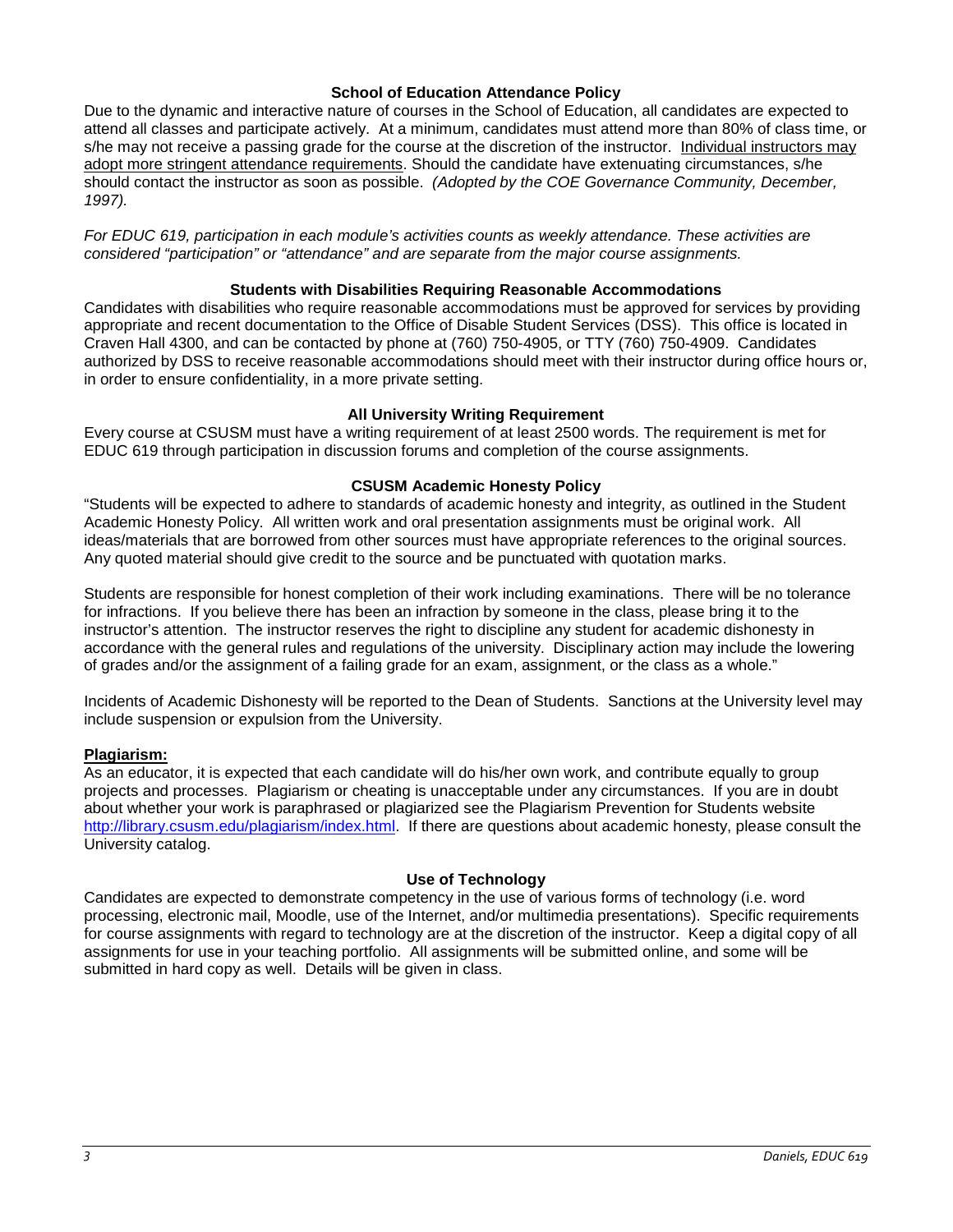# **Electronic Communication Protocol**

Electronic correspondence is a part of your professional interactions. If you need to contact the instructor, e-mail is often the easiest way to do so. It is my intention to respond to all received e-mails in a timely manner. Please be reminded that e-mail and on-line discussions are a very specific form of communication, with their own nuances and etiquette. For instance, electronic messages sent in all upper case (or lower case) letters, major typos, or slang, often communicate more than the sender originally intended. With that said, please be mindful of all e-mail and on-line discussion messages you send to your colleagues, to faculty members in the School of Education, or to persons within the greater educational community. All electronic messages should be crafted with professionalism and care.

Things to consider:

- Would I say in person what this electronic message specifically says?
- How could this message be misconstrued?
- Does this message represent my highest self?
- Am I sending this electronic message to avoid a face-to-face conversation?

In addition, if there is ever a concern with an electronic message sent to you, please talk with the author in person in order to correct any confusion.

#### **Course Requirements and Grading Standards**

# **Class Participation**

Participation is very important, and completion of all the activities in each module count as weekly attendance. Each module will involve analysis of our readings as well as collaboration with each other on individuals' professional inquiry projects. An important element for success of teacher research is the development of a reflective community, and inconsistent participation interferes with the development of that community. Regular, timely completion of activities and thoughtful, supportive participation are expected. If you do not complete the activities for two modules, your grade will be lowered by one full grade. If you do not complete the activities for three modules, your grade will be lowered by two full grades.

#### **Course Assignments**

#### *Reflection Mini*‐*Papers—Due weeks 4, 6, 8, 10 (40%)*

For weeks 4, 6, 8, and 10, you will find a research article connected to the course topics listed in the schedule below. Read it and write a paper that summarizes the article's major ideas and reflects on the systematic inquiry described within. Each reflection should contain the following elements:

- 1. APA citation of the article you studied
- 2. A summary of and overall impressions about what you read
- 3. Analysis of the section of the paper on which we are focusing each week
- 4. Discussion about how the inquiry process might be used in your own practice
- 5. What questions does the reading raise for you about your own research and/or teacher research in general?

*Action research project—Separate portion due weeks 3, 5, 7, 9 (40%); Final project due week 15 (20%)* The course will build toward and culminate in a major action research study. Each portion will be discussed in class and is as follows:

- 1. (week 3) Problem statement, research question(s), and significance of the statement/questions
- 2. (week 5) Literature review synthesizing the existing research on your area of study
- 3. (week 7) Methodology
- 4. (week 9) Initial data analysis
- 5. (week 15) Final action research project